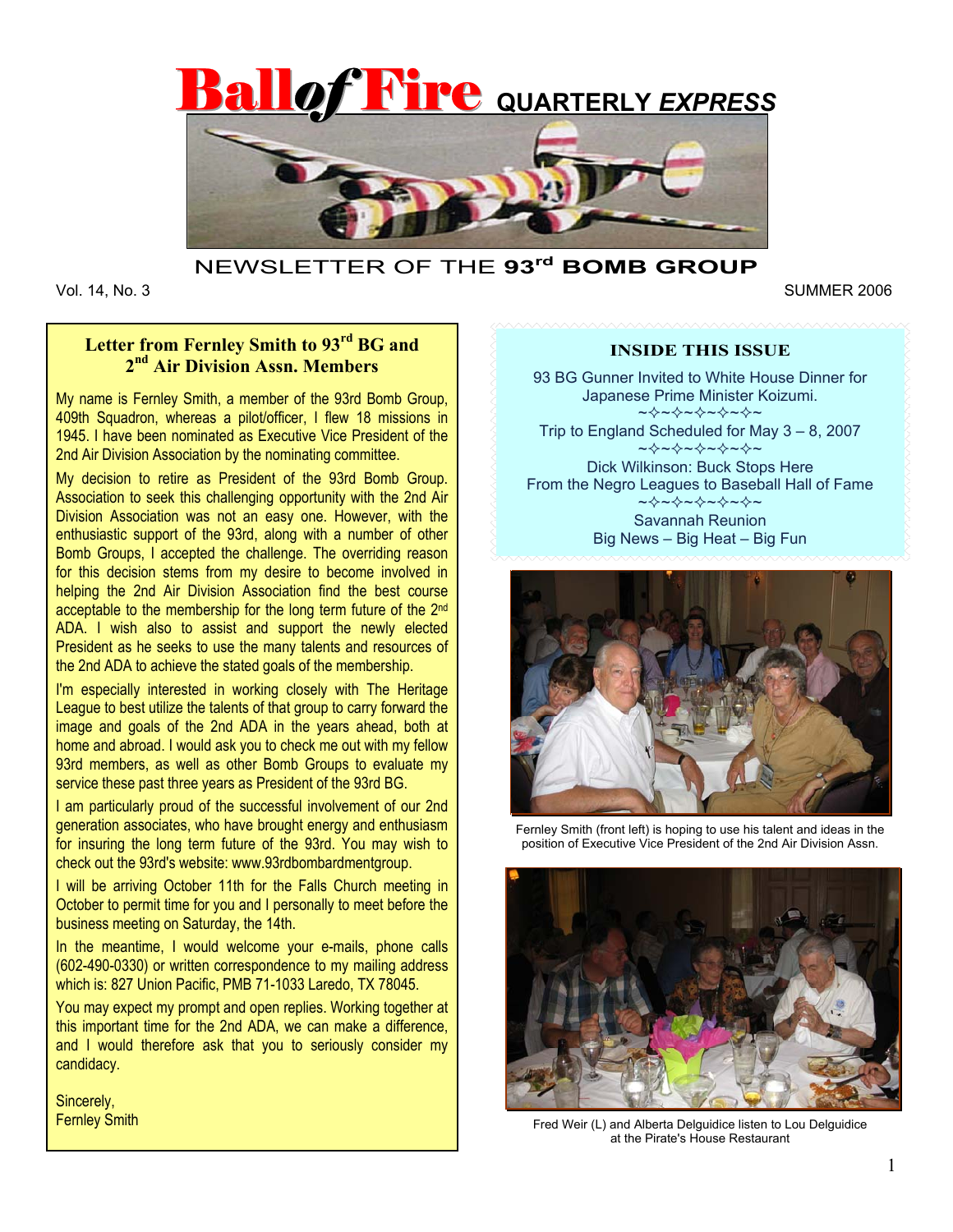## **LETTERS TO THE EDITOR**

### *Dear Sir,*

My name is Ray Marcello, WWII Vet, Ex POW. My roommate in Stalag 4, in Germany, was a member of the 93rd Bomb group, He was S/sgt. Harris P John #18171257 and his home was Crowley, LA. He was married with one son and was killed by a deranged Ex-GI in 1958. His wife was pregnant at the time and delivered another son. The boys never knew their father and came to me for info about his WWII service. Surprisingly, while in Stalag 4 we didn't talk about what bomb group we were in, number of missions or how we got there. All we talked about was going home. We survived the 509 mile death march of Feb-April then we were liberated.

The boys and I have had little luck obtaining info until I found out that he flew with the 93rd BG. Could you help us find out what squadron he was in, how many missions, and other info. I do know he was shot down on July 26 or July 27. Would appreciate any info you have so the John's boys will have some knowledge of what their father did in WWII.

Thanking you for any help. I remain Ray Marcello.

|                         | 119 Leverson St |
|-------------------------|-----------------|
| marcellor@bellsouth.net | Houma, La 70360 |

### *Dear Paul,*

I noticed on my recent Ball of Fire that by my address was marked 1/1/05 and I wondered if I had forgotten to pay my dues. I have included a check. I would also like to comment on the article "As I Saw It" by Doug Garner in which he describes a mission that was never completed. As it happens our crew (Lt Atons) was also in that line but memory tells me that we might not of left to get in the line when we heard that tremendous blast. The mission was immediately scrubbed and we looked at the crater hole and the remnants of the plane. There was no single piece of wreckage larger than a 3 foot part of the propeller. We did not hear what plane it was or crew it was. It was for me a great surprise at the time, because as Doug Garner reported, it was very near the end of the runway and we all thought even if it had not exploded the plane never had enough altitude to make it. A great tragedy indeed but those poor guys never knew what hit them.

Warren Lee *(nose gunner-Aton's crew)* 

### *Dear Sir,*

I am writing you to inform you of the passing of Eugene R Garner on October 25, 2005. Mr. Garner was a gunner on the Kickapoo that crashed and burned shortly after take off on the Polesti Mission on August 1, 1943. Mr. Garner and Mr. Russell Polivka were the only survivors of the crash. My dad, Vaun Wenrick was the flight engineer. Perhaps, you had the news of Mr. Garner's passing on your website. Some of us don't have web access and we miss any items posted there. Patty Hornback 818E 3rd Cherryvale, KS 67335

### *Hi Paul,*

Sorry my dues are late this year. I am sad to inform you that my mother, Ann Wier, passed away on Dec 17<sup>th</sup>, 2005. She was an associate member for many years. Could her name be included in the listing of Folded Wings or is that column just for veterans?

> See you in Savannah, Fred Wier

### *Hello Fred,*

Sorry to hear about your mom's passing. I would be more than happy to add her name to Folded Wings. Thanks for asking. ~ *Paul*

### *Dear Paul,*

I was a member of the 93rd, squadron 328, Oct 1943-June 1944. Flew 25 missions. Flew with various crew members. Many of my original crew were killed or returned home due to illness. I survived a crash landing on 9 March 1944 and flew 3 more to complete my 25. I retired in 1969 as a Lt. Colonel and was c-124 standardization officer at Mac headquarters Scott AFB, Ill.

Dwight Deming 3233 Woodlake Dr. Abeline, TX 79606

### *Hi Paul,*

I have changed my address as noted on the enclosed cover. As an additional note, I was the tail gunner on Paul Bergman's plane and along with Paul Kartman are the three remaining crew members. *Bob Bembenek* 

### *Hi, Paul,*

Sorry I'm late with my dues. I just woke up to the fact that they hadn't been paid. I've recently transferred some old 8mm movies to the DVD format. I found some interesting pictures of the early days in England including the visit of King George to our base at Alconbury. Brings back a lot of memories. I was the Armament Officer for the 328<sup>th</sup>. I joined the 93<sup>rd</sup> at Barksdale. Sorry I can't make it to Savannah.

Best Regards, Don Whited 6800 S Granite Ave. Apt 630 Tulsa, Ok 74136

### *The following letter was forwarded by Will Paine to the Editor. Bob Calkins was Will Paine's father's top Sargent*

### *Dear Mr. Paine*

On behalf of Bob Calkins, I am in receipt of your wonderful book. Bob died January 4th.2006. A peaceful death- I was with him. I miss him so. I had the privilege to be Bob's secretary for many years. We remained close over the years and I continued to visit him every Sunday to help with the bill paying, read the Sunday paper, go to church and visit. He was a great attorney and State's attorney for Peoria County, Illinois. AN HONEST MAN!

I have forwarded your journal to Bob's daughter, Julia Peterson. I talked to her last night and told her about your journal. I took the liberty to read some of it-it was wonderful. She will contact you with Bob's Obituary. Thank you for serving our country and humanity.

May your blessings be many.

Marcia Gunner Marcia@wwtlawoffice.com

### *Well Hello to you all,*

This is just a quick note to thank you all for a great time in Savannah; it was truly great to see you again. The city of Savannah is so beautiful and it was great to see it with friends, old and new. I am looking forward to seeing you if you come over to Norwich this year coming. If not, look out, I think I have the 93<sup>rd</sup> BG reunion bug!

With the greatest thanks

Your friend in England, Colin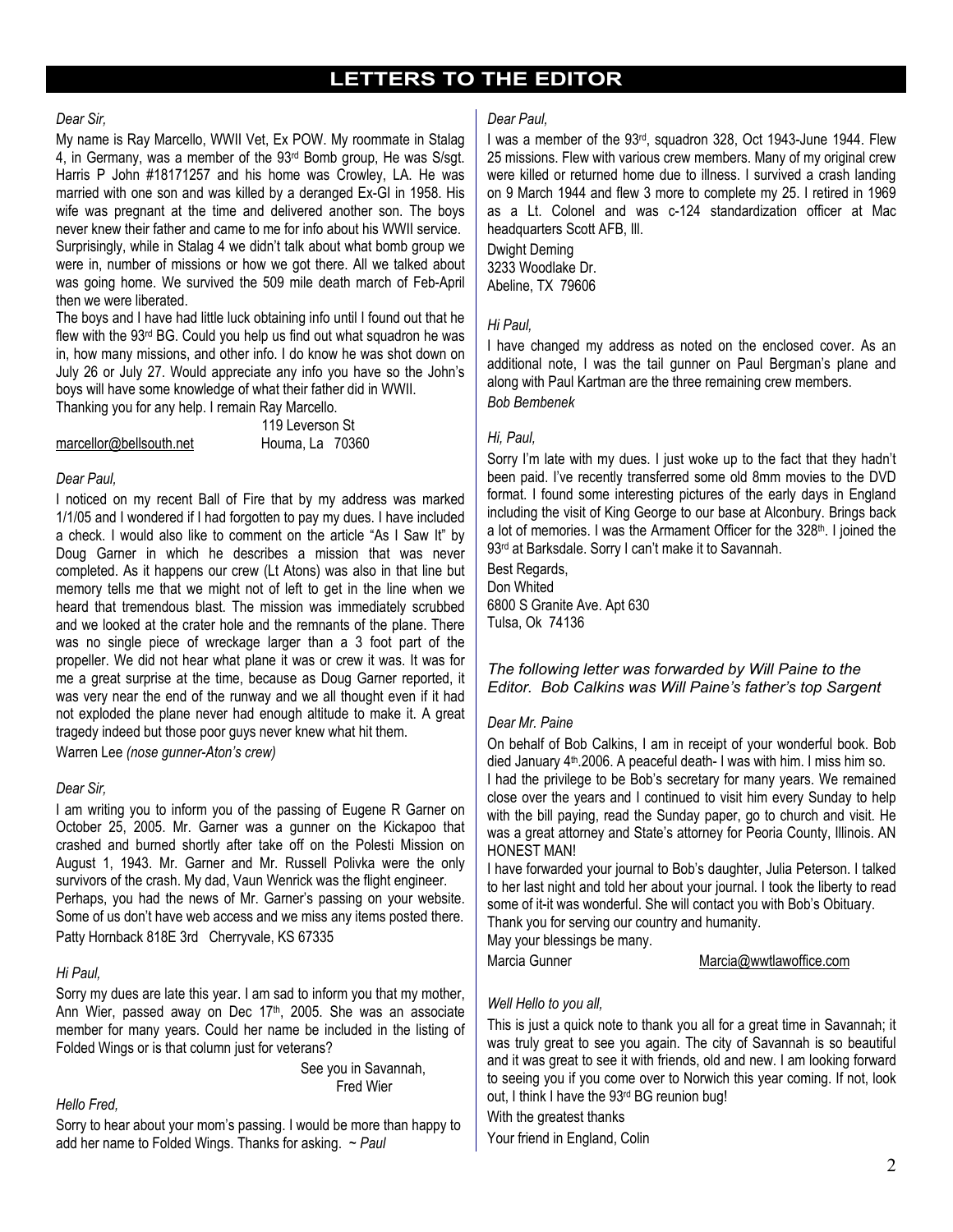### *Dear Mr. Steichen,*

 I am writing to ask if you have any information about a Pilot, Leon Del Grande from the 93rd. He was transferred here after the plane he copiloted in the 44th BG, ''Pappy's Chillun", iced up and crashed in April 1944. My daddy's brother was KIA in the crash. The pilot and copilot were the only ones who survived. We have spoken to Mr. Del Grande who seems to be a fine person. I was just interested in seeing other pictures of him with later crews and airplanes, if any exist.

Thank you for any help you could provide!

Sincerely,

Donald Higgins donboy37@earthlink.net

### *Dear Paul,*

My grandfather was Ralph Ernest Draper from Fulton, NY. There were two Misschief's and the one he was on actually transferred from another squadron prior to his flying on it. I have been in contact with a pilot from another Misschief and even have a picture of that plane as well.

I know my grandfather flew 27 missions with the first being 21 SEP 1944 and the last 11 APR 1945. The crew photo that he is in on the website is taken in front a plane but I don't know if it's Misschief or another one. We do have one picture of him in front of the Misschief though. Also all 27 missions were not flown with just his crew, he flew missions with a few other crews as a replacement sometimes in order to get missions under his belt.

I have a copy of the same photo from your site and on the back it has names and identifies each person, their position and where they were from. They are, starting back row, left to right:

(1) Bombardier *(can't read signature)* from Los Angeles, CA

(2) David Carpenter, co-pilot, New York City

(3) Thomas Maroney, Navigator, Buffalo, NY

(4) James Cook, Pilot, Houston, TX

(5) R.E. Croom, Top-Tur-Grn, Mule Creek, NM

(6) Ralph E. Draper, Eng-Grn, Fulton, NY

(7) Louis R. Oliver, Grn, Jacksonville, FL

(8) Jack Maijeh, Radio Opr, Lula OK

(9) Lyrus Gibbs *(hard to read first name),* Ball Grn, Fulton, Miss

(10) C.D. Chinberg, Tail Grn, McPherson, KS

After the war m grandfather was discharged and then in about 1950 joined back up. He then served in the USAF until 1972 as a Flight Engineer and passed away 6 FEB 2001. I appreciate your reply and any help you can provide would be great, thank you.

Sincerely,

Ralph E. Draper III redraper3@hotmail.com

### *Paul,*

This grandson is looking for anyone who may remember his grandfather or any info on crew member who may still be alive.

Cal

*Dear Sirs,* 

I have been researching my grandfather's military history when I found a letter with his name and this group. I'm hoping maybe you would have some info or maybe even a picture of a Howard Armstrong Milligan. He was a staff sergeant at the time. Any help would be greatly appreciated.

Thanks Steve Milligan Steve\_1@sbcglobal.net

### *Dear Sir,*

Many years ago I was given an A2 leather flight jacket with the 328<sup>th</sup> Squadron patch of the 93rd Bombardment Group and the leather name tag "Francis E. Adams, Jr." It has leather 2nd Lt. Rank insignia on it.

The jacket was given to a friend of mine in West Tennessee near Memphis by the son of Mr. Adams and the friend gave it to me more than 15 years ago. It has been on display in my dental office since that time, except in 1944 when I wore it to Normandy and England for the 50<sup>th</sup> Anniversary ceremonies which I attended with my father and other members of the 79<sup>th</sup> Infantry Division.

I had tried many times to identify the patch and learn more about Mr. Adams, to no avail. I do know he was living in the 1980's in Arlington, TN and that he died when he fell off his roof. This was told to the friend by Mr. Adams' son. The son also said he was in B-17s which is contrary to what I find in your website. I recently spotted and thus identified the patch in a display at the 8th Air Force Museum near Savannah and that has prompted this renewed search, the first since the internet came on the scene.

I would appreciate any information that you or members of your group can give me on Francis E. Adams, Jr.

I enjoy your fine website and appreciate what you are doing.

With warmest regards, Anthony Hodges, D.D.S. *Honorary member, 313th Infantry Regiment, 79th Infantry Division, ETO, WWII*  Chattanooga, TN chattarebel@earthlink.net

*Dear Paul Steichen*,

This is to inform you that my uncle, Daniel V. Beightol, passed away after a very brief illness on August 9, 2006.

I'm a Navy veteran but I've always found the Ball of Fire very interesting. If I am allowed to join your group, I have enclosed a check to cover the cost of a one year subscription and annual dues. Uncle Dan was a Flight Engineer on a B-24 and flew over 35 missions over Europe with the 93rd Bomb Group.

Yours truly,

Richard Biancosino

### *Paul,*

Hope this is in time for your next issue.

My congratulations to all for another great reunion. I wish to thank all who worked to make it so successful. As I go forward in my attempt to become an active and effective officer of the 2nd Air Division Association, I am thoughtful and most appreciative of the support you have given me in this undertaking. I am very pleased to report that Alan Senior, President of the 2<sup>nd</sup> ADA, has extended to me a personal invitation to attend the Executive Committee meetings, lunch and dinner on Thursday, which should give me an opportunity to meet all of the key players early in the reunion, before the election on Saturday. Hope to see all of you attending at our own 93<sup>rd</sup> dinner on Friday in Falls Church, VA. Finally, I want to give my very best wishes and full support to our acting President, Paul Steichen, and our great second generation team, and my dear friend and crew member, John Lee, who has been very helpful to me in reaching my decision regarding the 2<sup>nd</sup> ADA Executive Vice President Office nomination. Until we gather together again stay well……

Best always, Fernley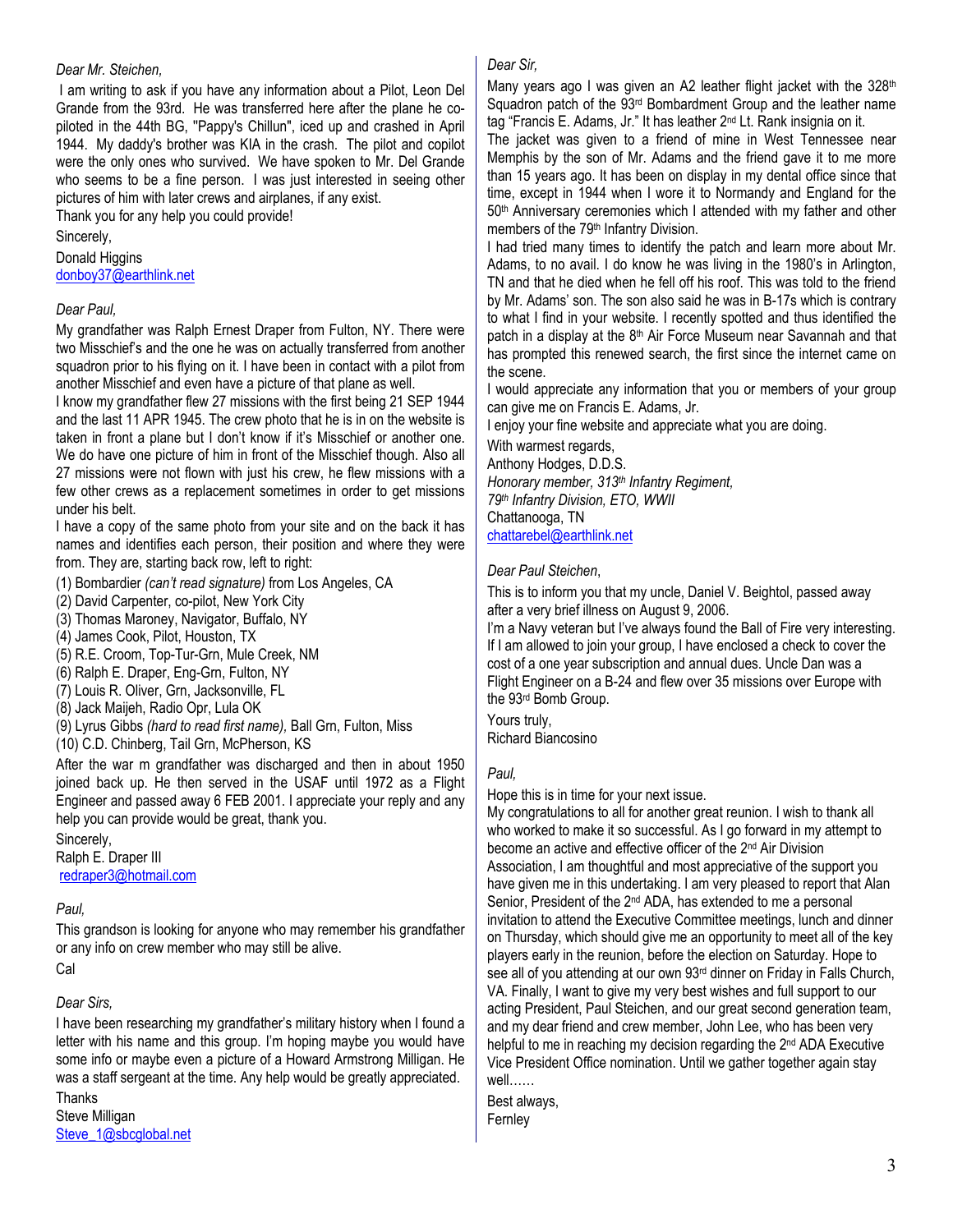

Ben and Shig Kuroki and their daughter, Julie Cooney, are in this photo with President and Mrs. Bush and Japanese Prime Minister Koizumi

 $\sim$  The Kuroki's attended a south lawn reception for Prime Minister Koizumi and a formal dinner at the White House on June 29, 2006  $\sim$ 

*Photo by White House Photographer Kimberlee Hewitt* 

# **SAVANNAH REUNION ATTENDEES**

#### **JAMES ADAMS,**

**ALFRED ASCH**, NAOMI ASCH, DAVID ASCH, WENDY ANNISON, JACKIE SEAWARDS, **LEW BROWN**, BECKY ESTES, **WILLIAM BROWN**, LEOTA BROWN, **JOHN CLONINGER**, ROBERT CLONINGER, **CAL DAVIDSON**, ARDITH JOHNSON KEITH DAVIDSON, KATHY DAVIDSON, SCOTT DAVIDSON, AMANDA BROADMAX, HALEY BROADMAX **LOUIE DELGUIDICE**, ALBERTA DELGUIDICE JOE DURAN, PHYLLIS DURAN **FRANK FAGNITO JOHNNY FRIDELL**, BETTY ALDERMAN **DOUG GARNER**, PAT GARNER **CARL GRIGG,** WILMA GRIGG **BILL GROS**, JACCQUENNE MYERS JIM GUDDAL, CORINNE GUDDAL **LEON HARMON** KENT JAQUITH **GEORGE JOHNSON MILES LEAGUE** GIBBY LEAGUE **JOHN LEE** BETTY LEE **BURT LENHART**

KRISTIN LENT PAUL LEVINE, JORDON LEVINE, **SAM HARRIS CHARLES LOTSCH,** RICHARD LOTSCH COLIN MANN JOHN MARX, RAYANN MARX, EMMA MARX GENE MATHEWS, JULIE MATHEWS **GENE MC CANN** DON MORRISON **BILL NEUMANN,** MARY ANN NEUMANN **HENRY NYKAMP,** BEATRICE NYKAMP PATRICK O'CONNER, DIANE O'CONNER **ROBERT OSBAHR,** MARK OSBAHR MARSHALL PAINE, JANET PAINE WILL PAINE, MARY LOU PAINE SCOTT RAMSEY **JOHN ROCHE,** PAT ROCHE, JOHN ROCHE, JOHN ROCHE III, TIM HULLIHAN, CARRIE HULLIHAN, RYAN HULLIHAN, ETHAN HULLIHAN, MATHEW HULLIHAN DAN ROURE, EILEEN HUNT **CHARLES ROWLEY,** BERT ROWLEY **JOSEPH SCHWARZGRUBER CHARLES SILL FERNLEY SMITH,** JOANNIE, JOE KULICK, JOAN KULICK

**LLOYD SMITH,** SARAH SMITH HEATHER SOTO, ANNETTE LAZZARO **DON SPENCER,** MARYLOU SPENCER PAUL STEICHEN, MARRISSA STEICHEN SUSAN STEICHEN **FRED STROMBOM,** INEZ STROMBOM **JOHN SULLIVAN,** BEE SULLIVAN, JAMES SELLERS, MICHAEL SELLERS **RICHARD TROUSDALE HEAROL VETETO,** MAXINE VETETO, GERALD VETETO, LISA VETETO FRED WIER MARY YAMAMOTO

### **HERITAGE LEAGUE GUEST:**

BRIAN MAHONEY ED AND ROSE ZOBAC IRENE HORNER CLAIR BIEL

**MIGHTY 8TH GUEST:** DR. WILLIAM BROWN HAP CHANDLER CONNIE METTS CRAIG HARRIS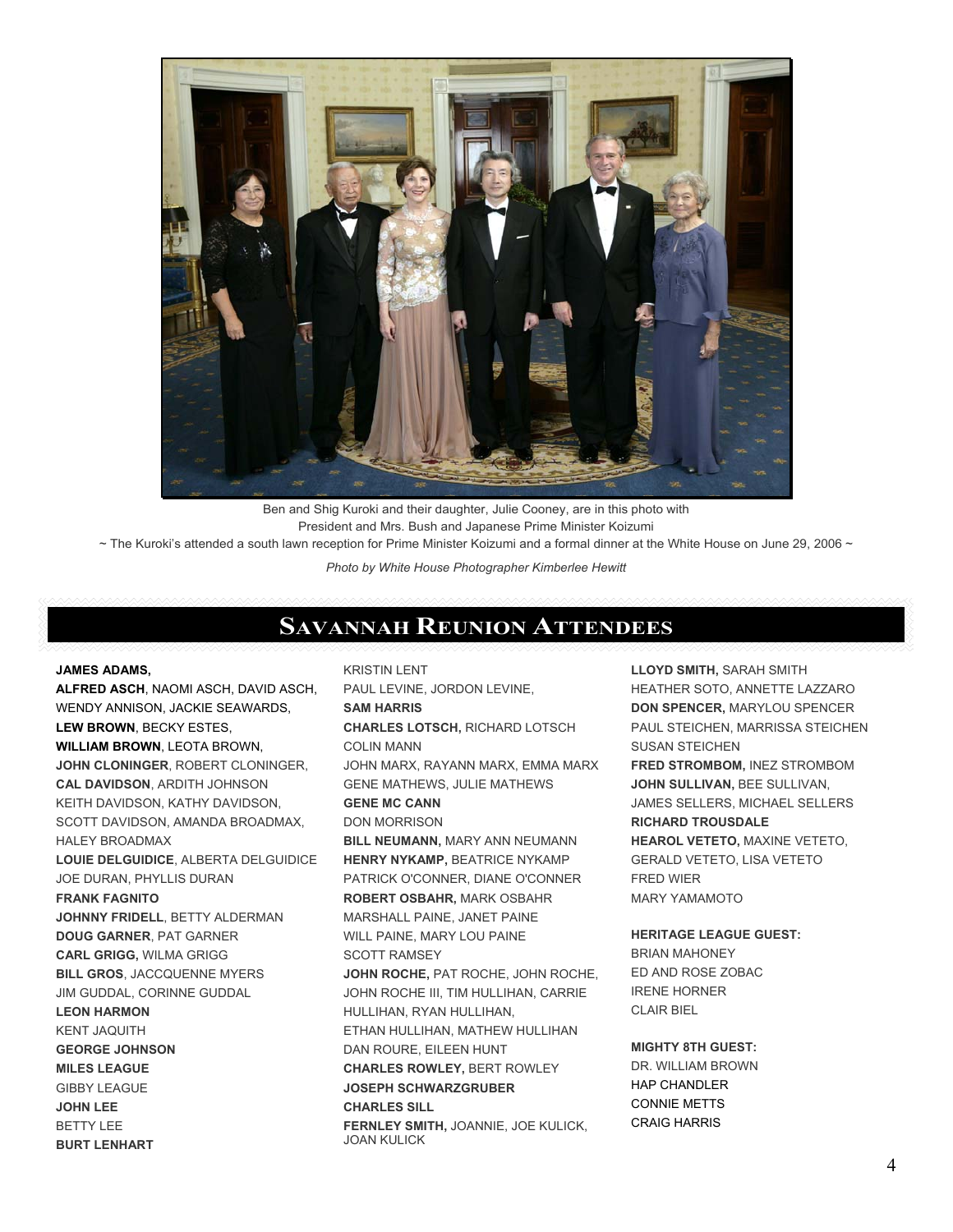### **As I Saw It**



*(The following is the first five days from a recently discovered journal of the 93rd's flight surgeon, Maj. Wilmer H. Paine. His son, Wilmer H. Paine, Jr. has created Flight Surgeon from this journal and other information from his father's experiences with the 93rd.)* 

Major Wilmer H. Paine Gambut, Libya 1943

#### **December 5, 1942** Alconbury (Saturday)

This morning things about as usual except a convoy left for Hardwick. 'Yack' Brown went over as advance medical officer. As Ken [Cool] & I were planning to have Barry O'Gorman and Pat 'Scotty' Patterson up at my thatch cottage rendezvous for supper I spent best part of morning managing for groceries. About noon I began hearing that something was in the air at Group Operations. Briefing at 3:00P. and we were told to be ready to take off for N. Africa in the morning. I called Wyn at 5:30 and told her I was going 'to join Chick.' We had a swell farewell party in my thatch cottage until 11:30.

#### **DECEMBER 6, 1942** (Sunday)

Took off in "Big Dealer" from Alconbury at 9:00 a.m. for Port Reath on south England coast, but before we got there we ran into some weather and soon some 'Spits' came up and directed the 330<sup>th</sup> to land at Exeter. At Exeter we soon took off for Hurn because there were no accommodations for us at Exeter. We had a security lecture in the afternoon and briefing at 8:00 PM.

#### **DECEMBER 7, 1942** (Monday)

Took off at dawn from Hearn England airport in "Big Dealer" with Cool, Kunze, Emmons, Gillespie, Kagarek [Kozarek] & enlisted crew, Woody etc. for Tafaraoui airdrome 20 miles from Oran. Weather ideal. Flew out to Bishops rock for rendevous with other ships of 330<sup>th</sup> plus Capt. Hoover. Asch on our wing. I spent most of day reading "For Whom the Bell Tolls." Saw Lisbon off to left in passing. Flew past Gibraltar about dusk. We were fired on from naval base near Tangiers. Landed at Tafaraoui [Tafaroui] about an hour after dark. 409<sup>th</sup> and 328<sup>th</sup> took off from Point Reath flew across Spain & landed at 4:30. All 330<sup>th</sup> ships in at Tafaraoui except Ox Johnson's and Hoovers. We remained at ship for half hour and then went in trucks to our barracks-old French barracks& torture iron slats instead of springs. In my room were Cool, Lofgren, Roche, Kunze, Emmons, Sentman and Verne le exhibition!

#### **DECEMBER 8, 1942** (Tuesday)

Hoover's ship flew in about ten a.m. He had gone to Gibraltar when he saw he would land in Africa after dark. Word came that a ship had crashed in the mountains du Tessala about fifteen air line miles from Tafaraoui last night at 7:45. We soon knew the worst- Ox Johnsons ship "Blasting Bastard" and entire crew of 14 rubbed out. We think they read their map in feet instead of meters as they circled in sight of the lights on Tafaraoui & La Senia [Es Senia] airfields. I went up to scene of crash with Verna & Sentman in a 2-1/2 ton truck. It was a 60 mile trip one way around salt marsh. Hired 8 Arabs to help me get bodies carried to truck. 4 burned to crisp-one I had to dig out of molten aluminum that had melted & run down the gully plane fell into after hitting hill top. Three I cut from plane. Back to Tafaraoui at ten-wet dirty & tired. Slept in dispensary as my bed wasn't fixed.

### **DECEMBER 9, 1942** (Wednesday)

Tafaraoui N. Africa Rain, mud & cold. I brought back 14 bodies on truck and a half truck load of flying clothes, chutes,& personal property - ammunition, guns, etc. from the mountain of crash. At 11:00 PM. I left Tafaraoui with truck load of bodies & negro driver from N.O. & Chaplain Warden & drove to Oran to contact QM. Lunch at Continental Hotel, Oran. We buried our 14 dead at American Nat'l Cemetery Oran with Catholic chaplain as well as Warden officiating. I couldn't identify Ox Johnson or McNeely but I made Ox grave #256 in row 10 anyway in order to keep he and Mc both from being unknown soldiers.

~ *Wilmer H. Paine*

### **Ted's Travelling Circus Returning to England May 3rd – 8th 2007**

\_\_\_\_\_\_\_\_\_\_\_\_\_\_\_\_\_\_\_\_\_\_\_\_\_\_

#### 93<sup>rd</sup> BG Returning to England

"We'll meet again, do know where, do know when." With apologies to Vera Lynn, this announces another VE Day trip for the 93<sup>rd</sup> BG to Norwich, England. The trip is scheduled for May 3-8<sup>th</sup> 2007. We will be staying at the Swallow Nelson in Norwich. In 2005, we had 48 travelers with us and anticipate that many or more for this trip. As of now we have 30 rooms available to us at the Swallow Nelson.

 The room rate is 49 pounds per person per night. The rate is for each person not per room. The reason for this pricing is that the 49 pounds includes a full breakfast and a 3 course evening meal. I see on their website the "Nelson" advertises rooms from 54 pounds. So, we are saving at least 5 pound per night with our group rate.

We will have an activities fee of @\$150 per person. That will mainly cover our transportation (bus), some lunch and some admissions. I am currently working on our schedule and contacting the bus company. We should go to Duxford Air Museum, Lay a wreath at Cambridge American Cemetery then go into Cambridge, visit the library in Norwich and spend a day at the Hardwick base and museum. We will spend time honoring the memory of those men who didn't make it back. We will also do some site seeing not related to the 93rd's World War II experiences. We will also be going to Sandringham (The Queen's residence) and possibly we will rent 'self drive' boats and explore the Norfolk Broads. The final schedule will probably not be finalized until spring.

 But now, I need to know who wants to join us so I can continue planning the trip. I am now asking those who are interested, to contact me within the next month so I can get a head count. I can be reached at paulsteichen@comcast.net or via snail mail at

Paul Steichen

1615 Birdhaven Way Pittsburg, Ca 94565

Soon after I get our numbers together, I will contact each one with the information to make hotel reservations. I will give a password to get the group rate. In case of problems, the reservations can be cancelled up to one month beforehand with no charge. Each one will need to make their own airline plans. There are two basic ways to get to Norwich. Fly into London and take the train to Norwich or fly via Amsterdam or Manchester, England and then transfer and fly to Norwich on a regional carrier. I've heard positive things about flying into Norwich and avoiding London. More later on this.

 Should be a fabulous trip and it will be great to see our English friends again. Contact me if you have questions or would like to join us. ~ *Paul*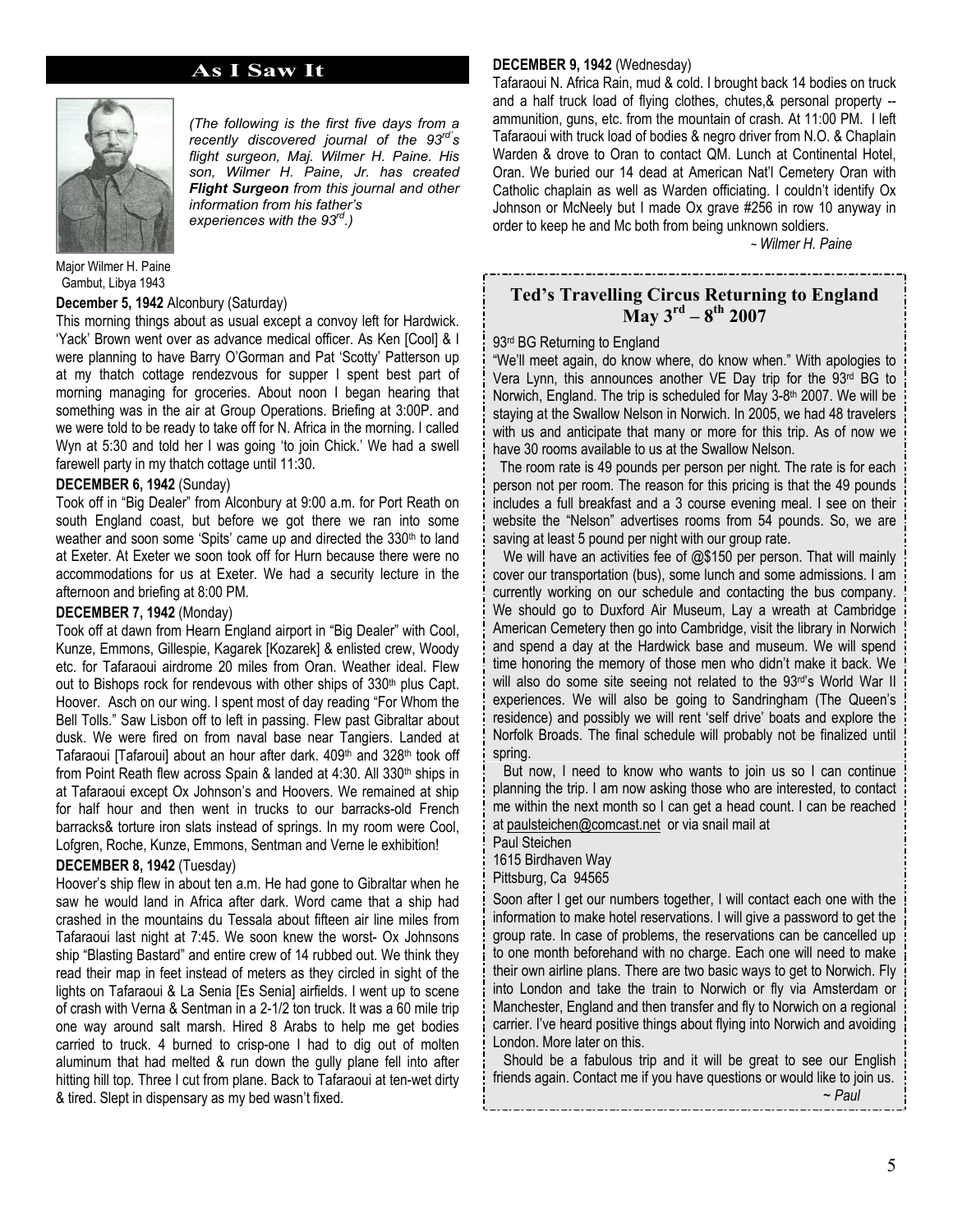# REMEMBERING *Ramsay Potts*

*By AL ASCH*



Turning the tables. General Timberlake, Colonels Ramsay Potts and James Stewart serve enlisted men at Old Buckenham

Major General Ramsay Potts passed away on Sunday, May 28, 2006, at the Bethesda Memorial Hospital in Boynton Beach, Florida. He was born on October 24, 1916 and raised in Memphis, Tennessee. An elite athlete, he graduated from the University of North Carolina in 1941 where he played No.1 on the varsity tennis team and was a starter on the varsity basketball team. He was commissioned as a second lieutenant five days after Pearl Harbor and the completion of pilot flight training. He was soon sent to Barksdale, LA where he joined the 93rd Bombardment Group flying B-24's in preparation for combat. He became a squadron commander of the 330<sup>th</sup> Bomb Squadron soon after he joined the 93rd.

As squadron commander, he trained his flight crews to fly high altitude combat and his ground crews to maintain and service the B-24's for combat flying. He took his squadron to England in the fall of 1942 with the  $93<sup>rd</sup>$ , where they joined the  $8<sup>th</sup>$  Air Force to bomb targets in Germany, occupied France, Austria and North Africa. He led his squadron three times on temporary duty to North Africa to support the war effort there to defeat the German North Africa Field Corps. On one of these trips, Ramsay led a flight to bomb oil refineries at tree top level in Ploesti, Romania. While on the bomb run Ramsay's B-24, called *The Duchess,* was hit by ground fire which severely damaged the vertical stabilizer and shot away his elevator control cables. Ramsay used the auto pilot to control the airplane until the engineer could repair the damaged cables with .50-shell links and service wire. When *The Duchess* returned to base it had more than 50 fist size holes in the wings and fuselage.

General Potts won many promotions, e.g., he was a full colonel at age 27. General Timberlake, the first commander of the 93<sup>rd</sup> and becoming Wing Commander under the 2<sup>nd</sup> Air Division, promoted Ramsay to Commanding Officer of the 453rd Bomb Group. Actor James Stewart was his operations officer. "We hit it off very well even though he was 8 years older than I was", Ramsay said of Stewart, with whom he remained friends after the war.

General Potts became director of bombing operations of the 8<sup>th</sup> Air Force and after the war he was a military adviser to the U.S. Strategic Bombing Survey Team which analyzed the effectiveness of bombing missions against the Axis powers. For that work, he interviewed top Nazi leaders, including Hermann Goering, Albert Kesserling and Alfred Jodl.

After the war, General Potts graduated from the Harvard Law School and was a special assistant to then Air Force Secretary W. Stewart Symington and he served as President of the Military Air Transport Association.

In 1958, General Potts and three other lawyers formed a Washington law firm that after some changes among top partners was long known as Shaw, Pittman, Potts, and Trowbridge. He retired in 1986 as managing partner and became senior counsel of the firm which grew to more than 300 lawyers with offices in the Washington, DC area, New York, Los Angeles, and London.

His military decorations include the Army Distinguished Service Cross, two awards of the Silver Star, the Legion of Merit, three awards of the Distinguished Flying Cross, the Bronze Star, and five awards of the Air Medal.

Survivors include four children, a brother, three sisters and six grandchildren. His wife, Veronica Raynor Potts, whom he married in 1945, died in 1993.

General Potts has been a great supporter of the American Air Museum in Briton, The Mighty 8<sup>th</sup> Air Force Museum at Savannah, Georgia and many activities of the 93rd Bomb Group.

A memorial service was held for Ramsay at the Metropolitan Methodist Church on Friday, June 23 at 1 pm. His ashes will be interred along with his wife, Veronica's ashes, on Thursday, September 14 at 1 pm at the Arlington National Cemetery. Visitors should gather around 12:30 p.m. at the Administration Building on the cemetery grounds.

Expressions of sorrow may be made to the following charities and organizations:

The Washington Tennis and Education Foundation William H.G. Fitzgerald Tennis Center 16th and Kennedy streets, NW Washington, DC 20011

The Mighty 8<sup>th</sup> Air Force Museum P.O. Box 1992 Savannah, GA 31402

The History Department Fund The Arts and Sciences Foundation Attn: Kim Goodstein The University of North Carolina - Chapel Hill CB 6115 Chapel Hill, NC 27514-9862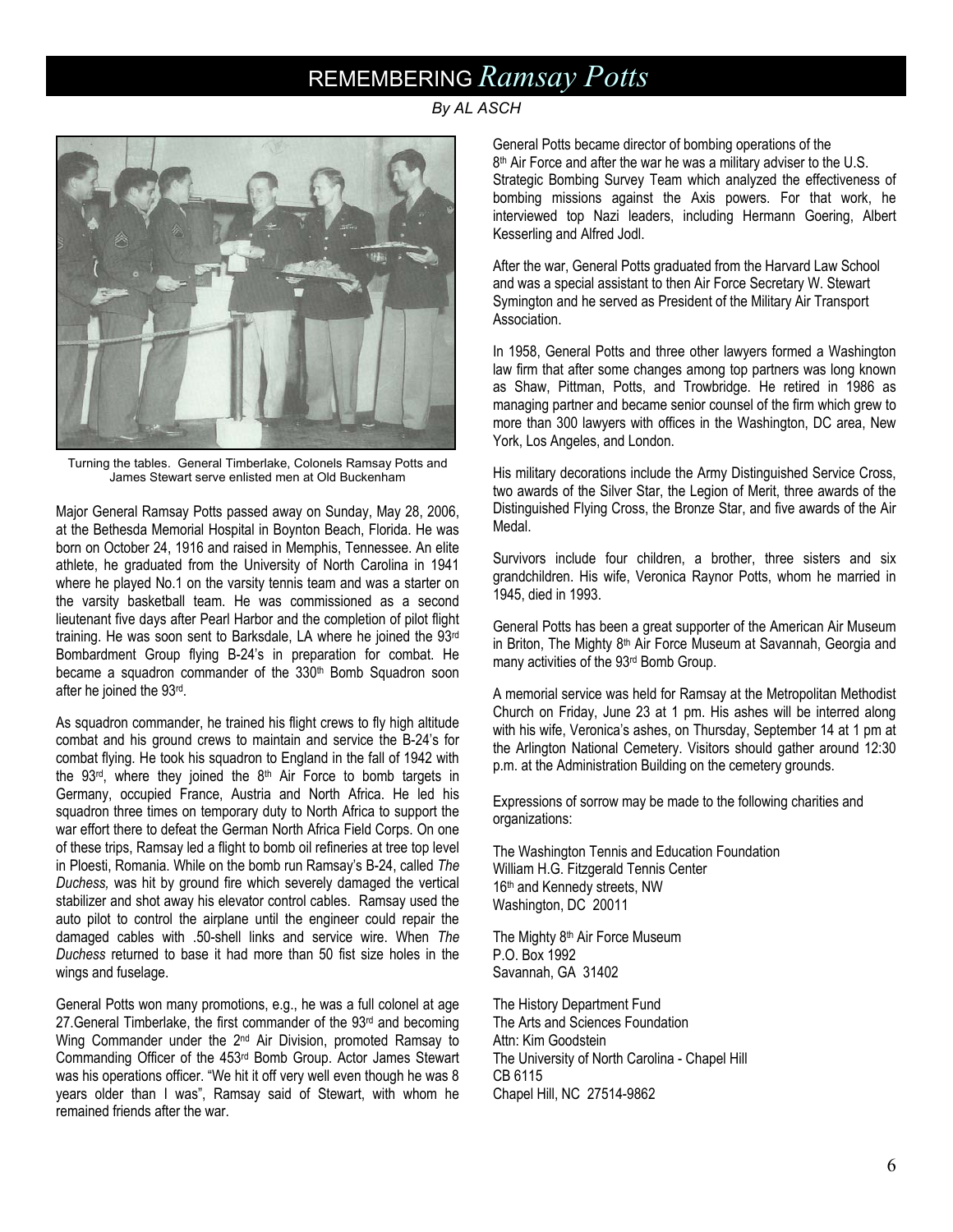## **Dick Wilkinson of the 93rd at Cooperstown As His Father Enters Hall of Fame**



Dick and his father,"J.L. Wilkie" Wilkinson's Hall of Fame plaque

They should have gone in together. Since J.L. Wilkinson isn't here to give his Baseball Hall of Fame induction speech, his son, Dick, wanted Buck O'Neil to speak for him.

"It's too bad," Dick said Monday from his home in Prescott, Ariz. "It really is."

Because while Dick Wilkinson and his family celebrated the election of J.L., longtime owner of the Kansas City Monarchs, by a 12-person special committee that chose 16 others affiliated with the Negro Leagues, they lamented the committee's omission of O'Neil, for so many years Wilkinson's friend and partner.

When they met almost 68 years ago, Wilkinson was already among the most famous and respected owners in the Negro Leagues. His skin color - Wilkinson was the Negro National League's only white owner made him stand out. His innovations - he fielded the All-Nations Club with blacks, Asians, Latinos and American Indians, pioneered night baseball by hauling portable light kits across the country and signed Jackie Robinson to his first pro contract - cemented his legacy.

And it's one that O'Neil felt privileged to join that spring day in 1938. J.L. and a 19-year-old Dick were standing on the Paseo, watching the Monarchs show up for the first day of camp, when an unfamiliar face emerged.

"This long, skinny guy came up carrying a bag," Dick said. "My dad didn't know. I didn't know. Sure enough, it was Buck."

Over the next 18 years, O'Neil witnessed the essence of Wilkinson as a player and the team's manager. On the road, when hotels did not have enough rooms, Wilkinson shared his bed with O'Neil.

"During that era, that was unheard of," said O'Neil, who called Wilkinson "only the second man I had ever known who was not prejudiced," the first being his father.

That's the typical assessment of James Leslie Wilkinson, born in Algona, Iowa, on May 14, 1878, commonly known as "Wilkie," always thought of as a gentleman.

"Never smoke, never drank, never swore," his son said. "He was such a gentle person. He never was excitable. He was just a nice guy. I don't think I ever saw him mad. He just had that type of personality. "I never met anybody who didn't like my dad."

In 1909, Wilkinson started an all-women barnstorming team. A few men in drag only added to the entertainment value. Three years later came the All-Nations team, which eventually developed into the Monarchs.

"Dad always wanted to have a good baseball team," Wilkinson said. "He didn't want to get into minor-league stuff because that wasn't going to satisfy him."

So they moved to Kansas City, settling in Waldo, where Wilkinson's wife, Bessie, opened an antique store. Dick went to Southwest High, and his father traveled the Midwest and beyond with a team that won two Negro League World Series and 11 pennants.

The Monarchs bred stars, four more of whom were among the 16 others elected Monday: manager Jose Mendez, outfielders Willard "Home Run" Brown and Cristobal Torriente and pitcher Andy Cooper.

Perhaps his greatest feat was developing the traveling light system for night baseball. Wilkinson bought four trucks to lug poles that shone lights from 50 feet above.

"He mortgaged everything in the house to get it going," Wilkinson said. "It was right in the middle of the Depression. They'd pull outside the park, and so many people would be outside, because they couldn't afford to go into the game. But he wanted to bring them back."

His partner in the Monarchs, Tom Baird, bought out Wilkinson's share in the late 1940s. Though Wilkinson's eyesight was fading, his fervor for baseball never waned.

"He listened to ballgames on the radio," his son said.

Wilkinson spent most of his time with Bessie at the antique shop before dying in 1964. He never got to see Satchel Paige, his greatest player, become the first Negro League player inducted into the Hall. And he certainly couldn't have guessed he'd find himself in someday, too.

Yet on July 30, he'll be one of 17 whose families will accept on their behalf. Dick will travel from Prescott with his wife of 64 years, Portia, and he'll be on the stage reading his father's plaque, proud as ever, only wishing that O'Neil, who plans to sit in the stands, could be up there with him.



Portia and Dick Wilkinson at San Diego reunion

Author: JEFF PASSAN  $\cdot$  Section: Sports  $\cdot$  *Page:* C1 *Copyright 2006 The Kansas City Star Co.*